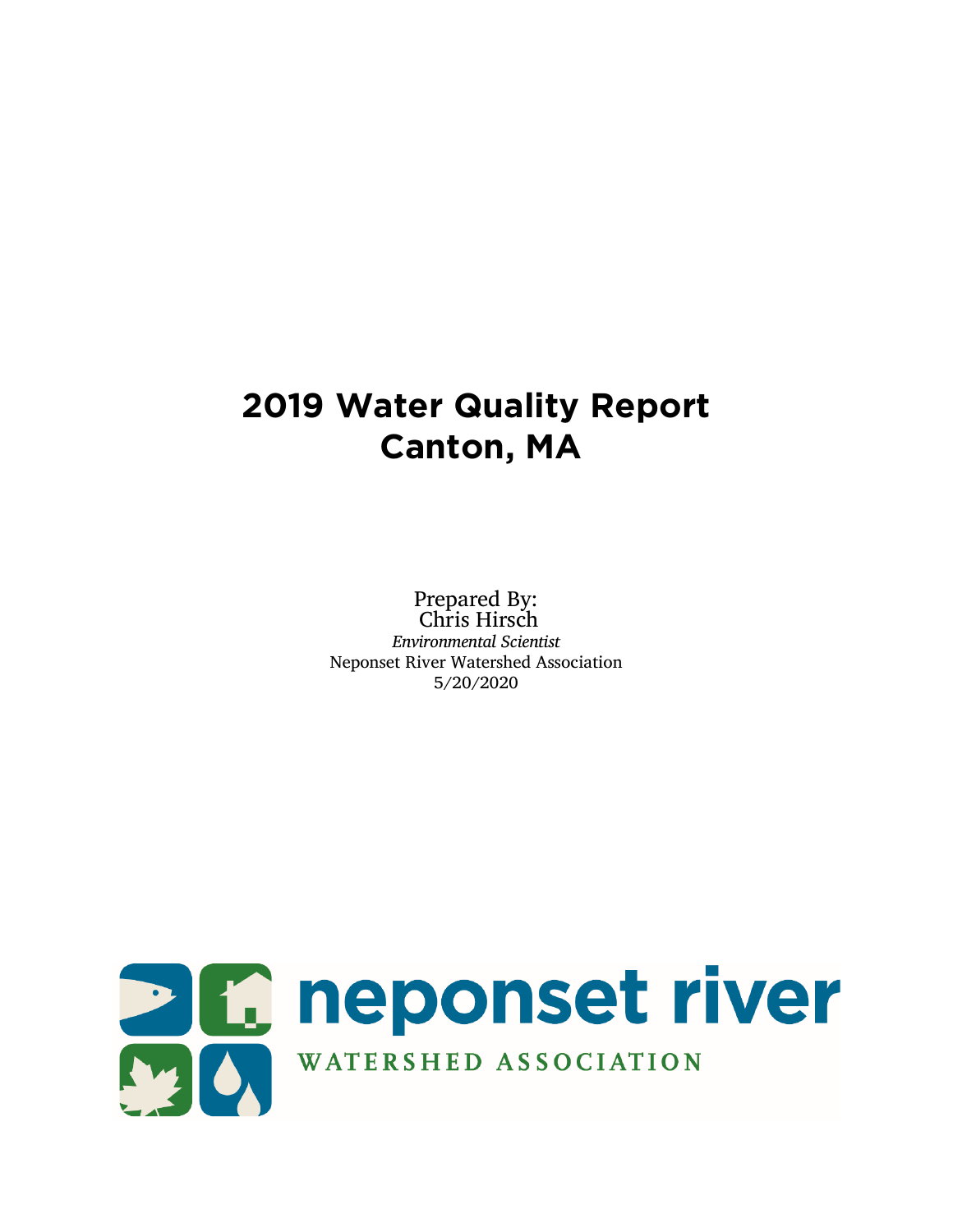### Introduction:

The Neponset River Watershed Association (NepRWA) has been collecting water quality data in Canton and throughout the Neponset River watershed since 1996. Samples are collected by volunteers through the Citizen Water Monitoring Network (CWMN) and by NepRWA staff through the Hotspot program.

There are eight permanent CWMN stations within and bordering the town of Canton; two on Pequit Brook, one on Pecunit Brook, one on Ponkapoag brook, one on Beaver Meadow Brook, one on Massapoag Brook, one on the East Branch of the Neponset, and one on the Neponset River itself. CWMN stations are sampled once per month between May and October. Waterbodies in Canton are tested for *E.coli*, total phosphorus, pH, dissolved oxygen, and temperature. Select sites may also be tested for ortho-phosphate, total nitrogen, ammonia, and chlorophyll a. Hotspots are tested for *E.coli*, ammonia, and surfactants. The parameters discussed are limited to those that are tested at every site.



**Figure 1: CWMN sampling sites within Canton, MA**

Data gathered by CWMN volunteers are used to track the health of the Neponset River and its tributaries, and to locate pollution hotspots for follow-up sampling. This report is intended to provide a summary and interpretation of the results from CWMN 2019 and subsequent Hotspot sampling. The raw water quality data are available upon request.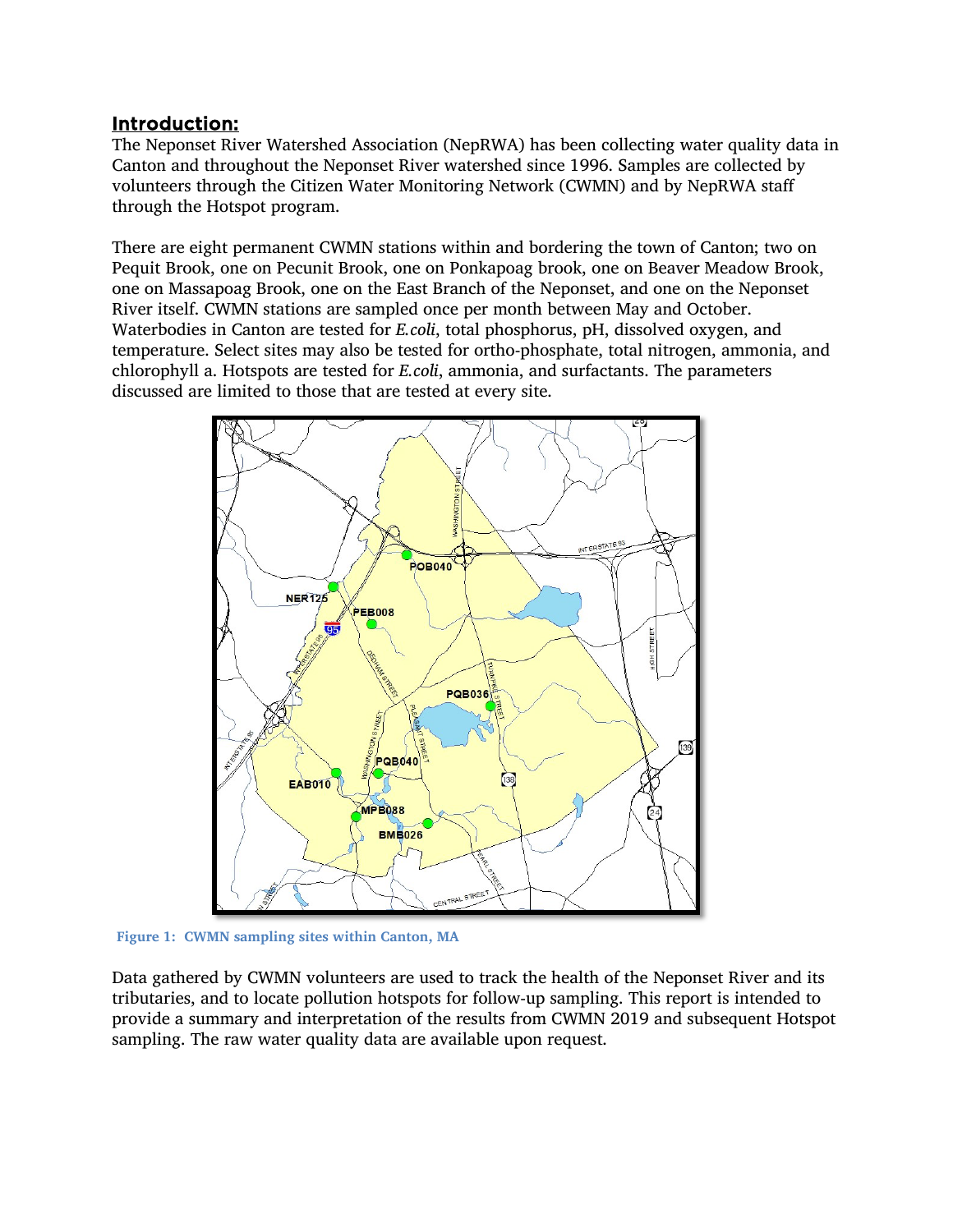# Canton Water Quality Analysis

# E.coli

*E.coli* bacteria are used to assess a waterbody's suitability for human contact during recreational activities. They are often used as indicators of the presence of other more dangerous pathogens associated with human and animal waste. In Massachusetts there are two criteria for what is considered an acceptable level of *E.coli* within a Class B waterbody, like those found in Canton. For primary contact recreation (swimming) no single sample shall exceed 235 Colony Forming Units (CFU) per 100 ml, and/or the geometric mean of at least 5 samples taken within the same season shall not exceed 126 CFU/100ml. For secondary contact recreation (boating), the geometric mean of at least 5 samples taken within the same season shall not exceed 630 CFU/100ml.



**Figure 2: This Chart depicts the ten-year trend of** *E.coli* **Geometric means of at least five samples in Canton, Massachusetts.** 

Figure 2 suggests that *E.coli* concentrations have been increasing at all sites in Canton over the past 10 years. Most of the Canton sites had their highest *E.coli* values of the past decade in 2018. However, E.coli levels were generally lower than those levels in 2019. All sites, except PQB036 and PQB040 had lower *E.coli* concentrations in 2019 compared to 2018. Massapoag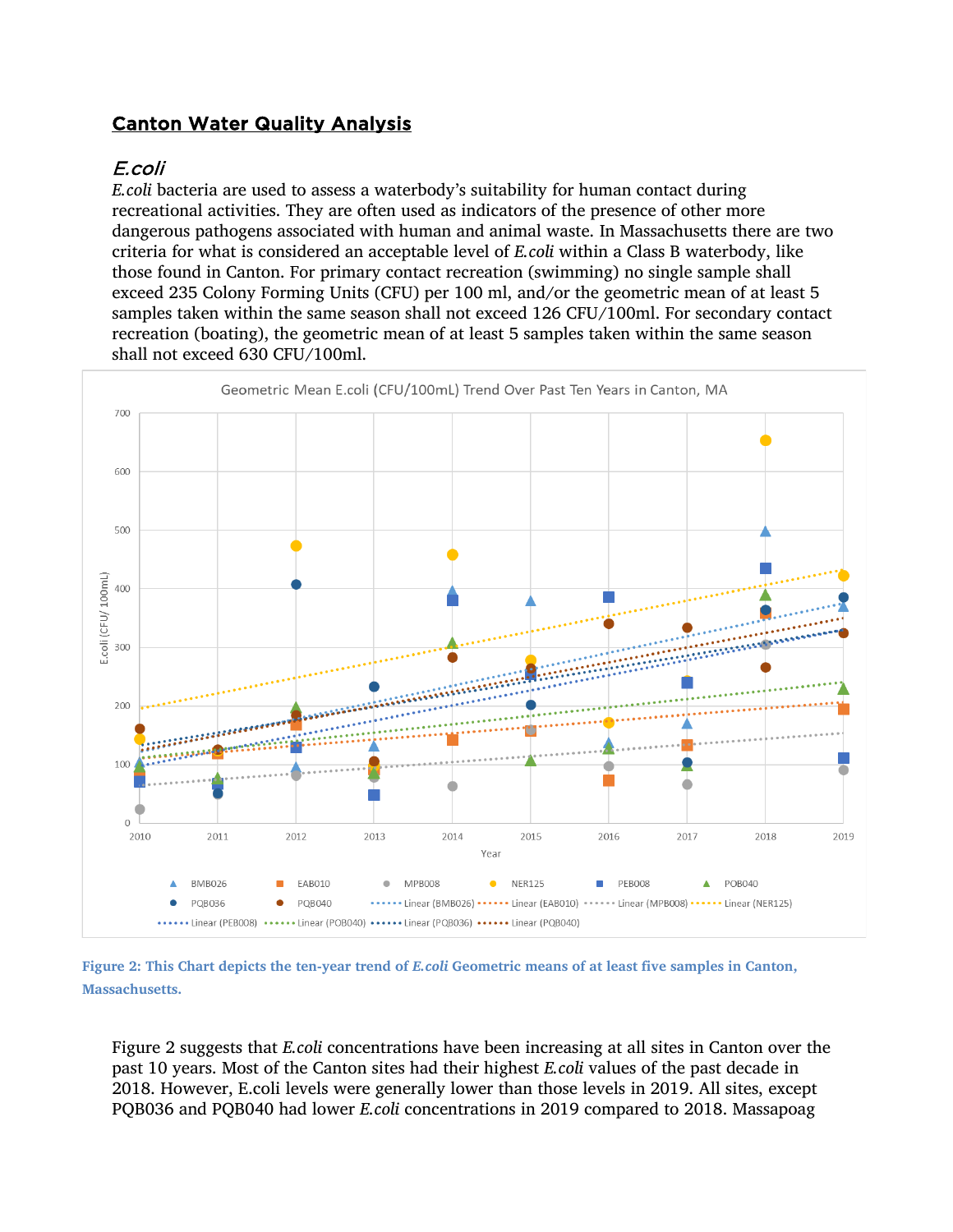Brook and Pecunit Brook met the primary contact standard in 2019, andll of the sites met the boatable standard. Unfortunately, despite the geometric mean of E. coli concentrations being lower than in 2018, Table 1 shows that most sites in Canton had higher than average *E.coli* concentrations.

| Site ID       | <b>Average Geometric Mean of</b><br>E.coli (CFU/100mL) 2007-2018 | Geometric mean of E.coli<br>concentrations (CFU/100mL) 2019 |
|---------------|------------------------------------------------------------------|-------------------------------------------------------------|
| <b>BMB026</b> | 198                                                              | 370                                                         |
| <b>EAB010</b> | 154                                                              | 195                                                         |
| <b>MPB008</b> | 97                                                               | 92                                                          |
| <b>NER125</b> | 279                                                              | 423                                                         |
| <b>PEB008</b> | 199                                                              | 112                                                         |
| <b>POB040</b> | 155                                                              | 230                                                         |
| <b>POB036</b> | 183                                                              | 386                                                         |
| <b>POB040</b> | 222                                                              | 325                                                         |

**Table 1: Geometric mean of** *E.coli* **concentrations (MPN/100mL) for at least five samples 2019 vs previous 12-year average**

One possible explanation for the high *E.coli* values in 2019 is that there were more wet weather sampling days in 2019 than average. Table 2 below shows a positive correlation between *E.coli* concentrations and wet weather. Thus it is expected that the geometric mean of the *E.coli*  would be higher in a year with more wet weather. With that said, it is worth noting that even during dry weather, nearly half of the sites in 2019 had *E.coli* concentrations that were higher than the 10 year average. This suggests that stormwater runoff isn't the only factor affecting *E.coli* concentrations in Canton.

| <b>Site</b>   | <b>Total</b><br><b>Number of</b><br><b>Samples</b><br>2019 | <b>Geometric Mean</b><br>E.coli Conc.<br>(cfu/100ml) | <b>Site</b>   | <b>Total Number</b><br>of Samples<br>2019 | <b>Geometric Mean</b><br>E.coli Conc.<br>(cfu/100ml) |
|---------------|------------------------------------------------------------|------------------------------------------------------|---------------|-------------------------------------------|------------------------------------------------------|
| <b>BMB026</b> |                                                            |                                                      | <b>PEB008</b> |                                           |                                                      |
| Dry           | 1                                                          | 282                                                  | Dry           | $\overline{2}$                            | 117                                                  |
| Wet           | 4                                                          | 1059                                                 | Wet           | 4                                         | 110                                                  |
| <b>EAB010</b> |                                                            |                                                      | <b>POB040</b> |                                           |                                                      |
| Dry           | $\overline{2}$                                             | 91                                                   | Dry           | 3                                         | 115                                                  |
| Wet           | 4                                                          | 285                                                  | Wet           | 3                                         | 324                                                  |
| <b>MPB008</b> |                                                            |                                                      | <b>PQB036</b> |                                           |                                                      |
| Dry           | 1                                                          | 86                                                   | Dry           | 3                                         | 338                                                  |
| Wet           | 3                                                          | 94                                                   | Wet           | 3                                         | 413                                                  |
| <b>NER125</b> |                                                            |                                                      | <b>PQB040</b> |                                           |                                                      |
| Dry           | 2                                                          | 259                                                  | Dry           | 3                                         | 325                                                  |
| Wet           | 4                                                          | 542                                                  | Wet           | $\overline{2}$                            | 325                                                  |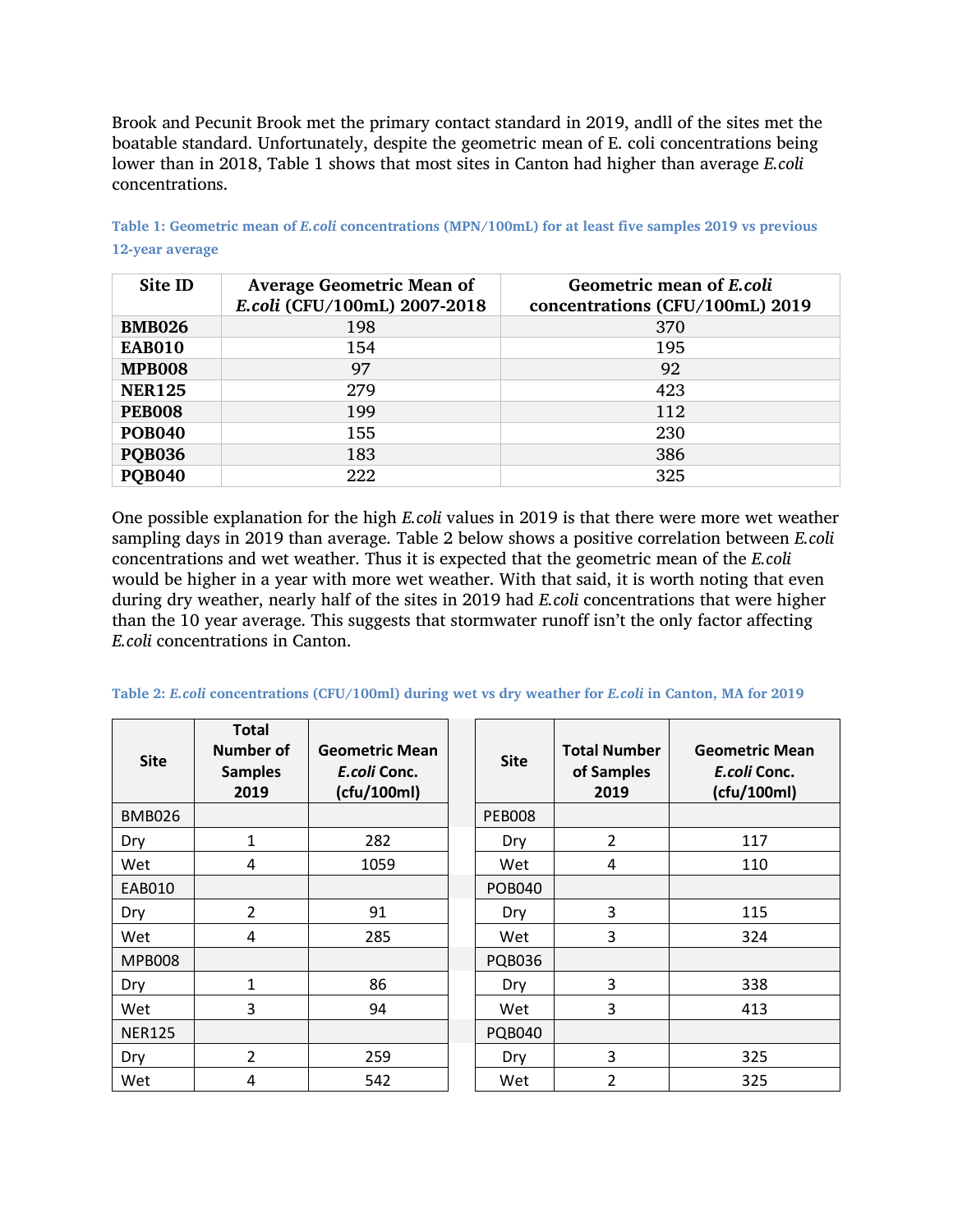Illicit discharges of sewage are one possible source of *E.coli* contamination during dry weather. However, hot spot monitoring efforts in Canton did not uncover any illicit discharges in 2019. Improper disposal of pet waste in the street, lawns, and catch basins is the most common source of *E.coli* in the landscape. There are also naturally occurring sources of *E.coli* such as wildlife waste. When it rains *E.coli* from these sources gets washed into nearby waterways via the storm sewer system. Non-structural BMPs that educate citizens about proper pet waste disposal, and regular cleaning of catch basins should help reduce *E.coli* loads.

Infiltration BMPs are highly effective in reducing *E.coli* loading before it reaches a waterbody, and building those types of BMPs should be prioritized when possible. Devoll Field and the Dean S Luce School were recently retrofitted with infiltrating stormwater BMPs. Hopefully they will help to reduce *E.coli* levels at those sites, especially during wet weather.

#### Phosphorus

Phosphorus is often the limiting nutrient in freshwater aquatic ecosystems, meaning that the level of available phosphorus in any given waterbody is directly linked to that waterbody's ability to support vegetation. This is important because too much phosphorus can lead to too much vegetation; especially algae which utilize phosphorus suspended in the water column. This process is called eutrophication. Eutrophication can result in crashes of dissolved oxygen (a critical resource required by all aquatic animals), unsightly and strong smelling algal blooms, destruction of important subaquatic plant communities through reduced light penetration, and harmful cyanobacteria blooms that can be lethally toxic to humans and pets.

The state of Massachusetts does not provide numerical phosphorus standards for classification of water quality impairments. Instead MassDEP uses a narrative standard that includes the EPA gold book standard as well as dissolved oxygen problems and recorded presence of algal blooms. For the purpose of this report, the EPA gold book standard was used to assess the presence of a phosphorus problem since we don't record algae data and phosphorus typically affects dissolved oxygen levels in ponds which we don't sample regularly in Canton. The goldbook standards state that Total Phosphorus levels should not exceed 0.025mg/l in ponds and 0.05 mg/l in streams.



**Table 3: Average Total Phosphorus concentrations (mg/l) in 2019**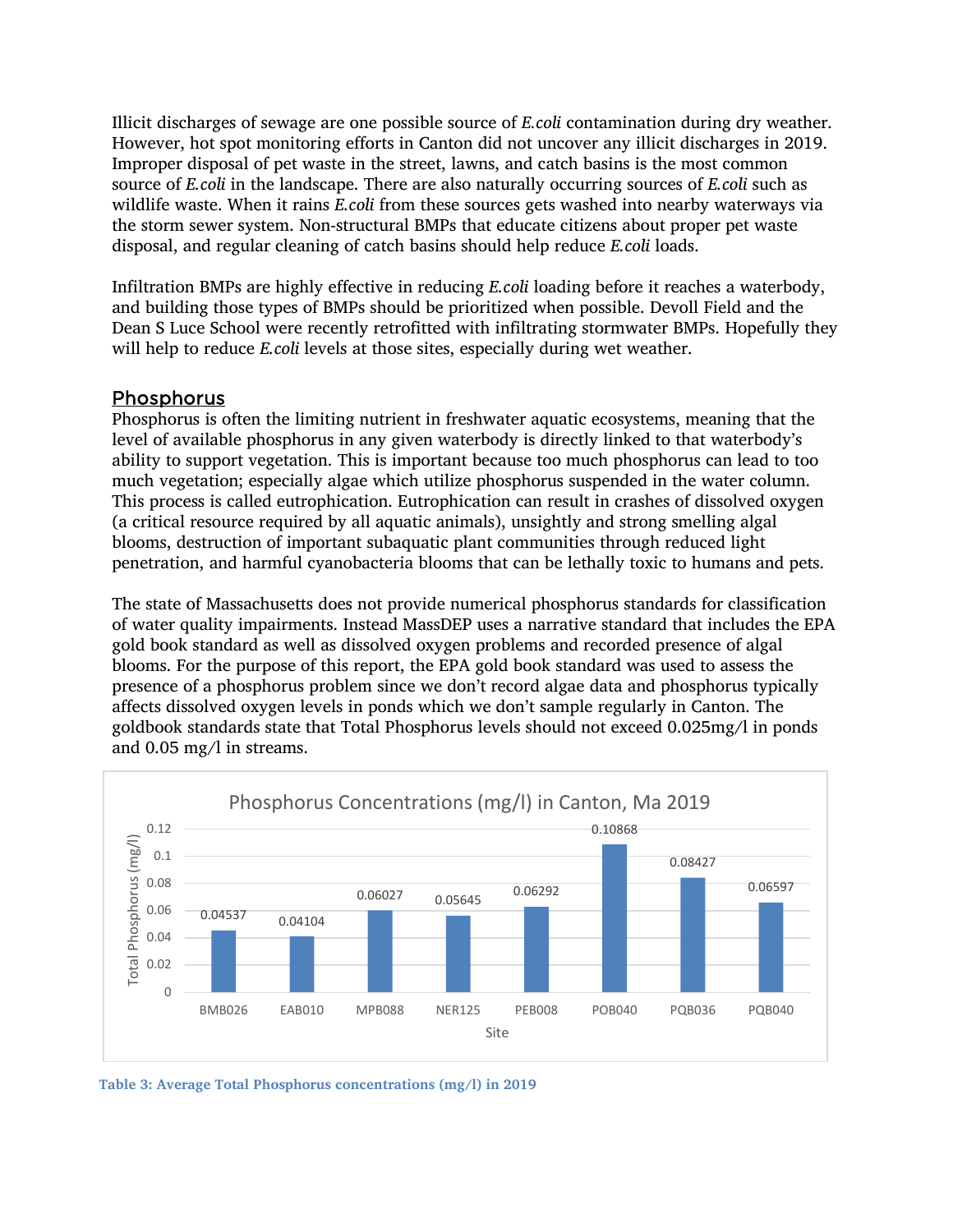It is clear from the data that phosphorus was a problem in some of Canton's waterways in 2019. Massapoag, Pecunit, Pequit, and Ponkapoag Brook all had phosphorus issues in 2019. Two of the worst brooks in terms of phosphorus, Pecunit and Ponkapoag, flow through several golf courses upstream of our sampling site. In some cases, the golf course grounds keepers have mowed directly down to the stream bank, which is arguably a violation of the state's Wetlands Protection Act. Restoring the riparian buffers on the golf courses could help to reduce phosphorus pollution in those streams.

Phosphorus loading can come from several sources including stormwater runoff, particularly runoff loaded with sediment or from over-fertilized lawns. Fallen leaves especially those fallen on impervious surfaces, concentrated in gutters, illegally dumped in riparian zones, or collected in catch basins can also contribute to phosphorus loading in stormwater. There are other common sources of phosphorus loading that are not associated with stormwater runoff, including: improperly maintained septic systems, illicit discharges, and internal loading through the release of phosphorus from sediments and decomposing plant material.

Structural and non-structural BMPs could help to reduce the concentrations of phosphorus found locally. Educating residents and business owners about the proper disposal of yard waste, proper use of fertilizers, and keeping gutters clean will help address this issue. Other non-structural BMPs such as street vacuuming and regular catch basin cleaning will also help. Finally, structural BMP's that collect and filter out phosphorus before it reaches a water body will have a large positive impact on water quality.

#### pH

pH is a measure of how acidic or basic something is. The pH of a waterbody is an important factor of habitat quality for aquatic life since water that is too acidic or too basic can be toxic. The pH of a waterbody also influences the behavior of nutrients, determining whether they will be made available for plant uptake. pH is often influenced by bedrock characteristics, groundwater seepage, acid rain, or heavy loading of tannin rich leaves/needles. The state of Massachusetts determined that the healthy range of pH for waterbodies in the state is 6.5-8.3.

| Site ID       | Max pH | Min pH | Average pH |
|---------------|--------|--------|------------|
| <b>BMB026</b> | 7.39   | 6.67   | 7.07       |
| <b>EAB010</b> | 7.42   | 6.97   | 7.21       |
| <b>MPB088</b> | 7.58   | 7.07   | 7.28       |
| <b>NER125</b> | 7.70   | 6.90   | 7.16       |
| <b>PEB008</b> | 7.23   | 6.79   | 7.07       |
| <b>POB040</b> | 7.21   | 6.65   | 6.92       |
| <b>POB036</b> | 7.07   | 6.61   | 6.84       |
| <b>POB040</b> | 7.99   | 6.65   | 7.26       |

#### **Table 4: Summary of pH values 2019**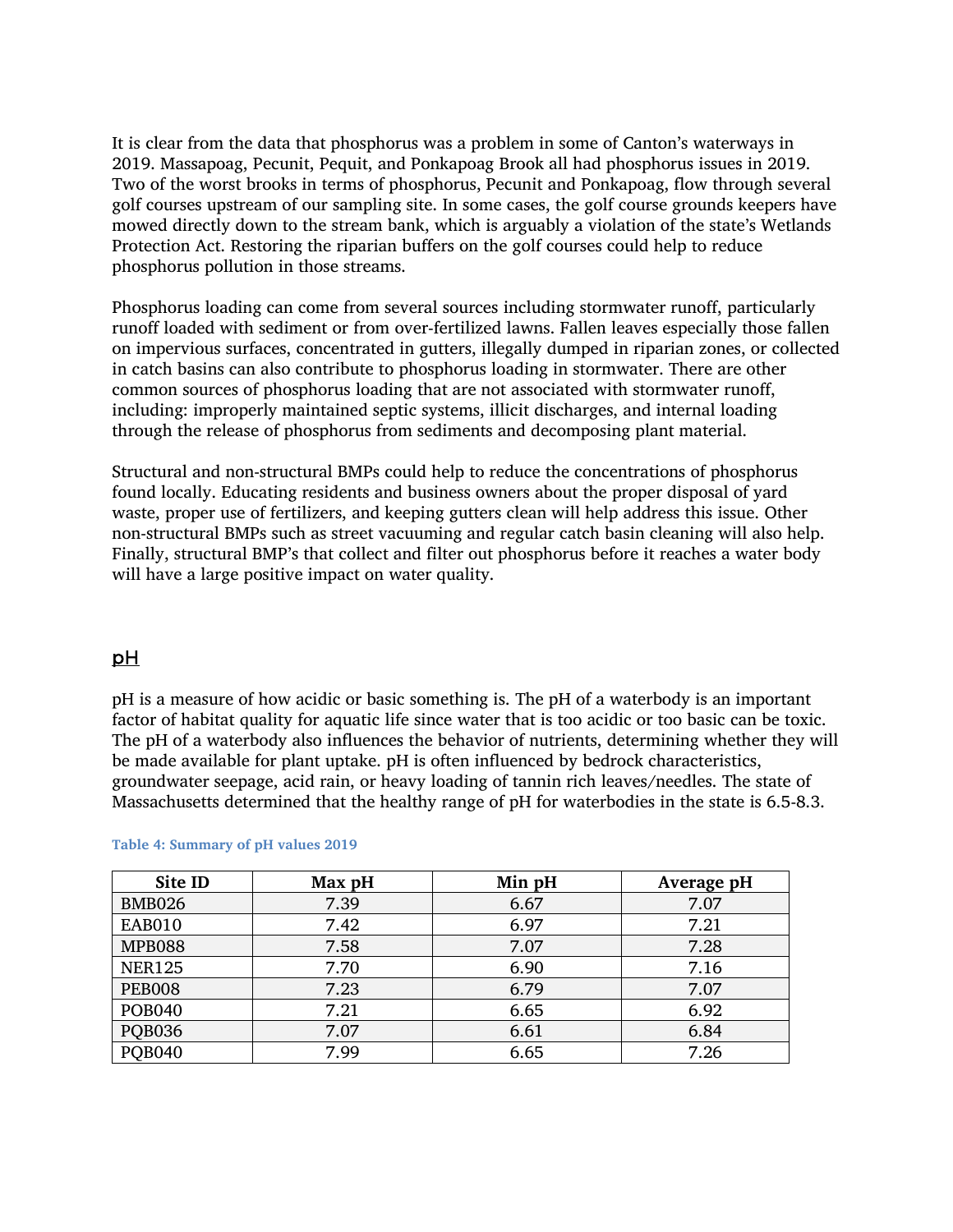The data in table 4 suggest that pH was consistently within a healthy range in Canton in 2019. pH was not a water quality concern in 2019, and conditions in Pequit brook were improved over 2018.

### Dissolved Oxygen:

Adequate levels of dissolved oxygen (DO) are necessary to support many aquatic insects, fish and mollusks. These animals utilize dissolved oxygen to breathe. The state of Massachusetts determined that dissolved oxygen levels below 5 mg/L are considered stressful to aquatic organisms. The table below shows the DO data collected by CWMN volunteers in 2019.

| Site ID       | Max DO $(mg/l)$ | Min DO $(mg/l)$ | Average DO $(mg/l)$ |
|---------------|-----------------|-----------------|---------------------|
| <b>BMB026</b> | 8.7             | 4.9             | 6.8                 |
| <b>EAB010</b> | 10.1            | 7.2             | 8.8                 |
| <b>MPB088</b> | 9.6             | 6.5             | 8                   |
| <b>NER125</b> | 6               | 3.64            | 5                   |
| <b>PEB008</b> | 9.3             | 4.9             | 6.6                 |
| <b>POB040</b> | 8.9             | 3.7             | 5.7                 |
| <b>PQB036</b> | 5.49            |                 | 2.2                 |
| <b>POB040</b> | 9.2             | 4.8             | 6.9                 |

**Table 5: Summary of Dissolved Oxygen concentrations (mg/l) in Canton, MA 2019**

Dissolved oxygen was above the healthy threshold at most sites for most of the time in 2019. The Upper Pequit Brook site continues to have low dissolved oxygen issues. Most of the sampling season was below the 5mg/l threshold. Ponkapoag Brook, and the Neponset River had dissolved oxygen issues for parts of the summer, particularly July-September, when temperatures are the highest, and flow is the lowest. Ponkapoag brook's low dissolved oxygen levels are cause for concern because that brook is a designated coldwater fishery, and coldwater species are especially sensitive to declines in dissolved oxygen.

Warmer water has less capacity to hold dissolved oxygen than colder water, and impoundments are known to create heating effects that remain further downstream. Other factors that affect water temperature are lack of canopy and shading, water depth and volume, season, and ground water seepage.

# Conclusion

Based on the collected data, the main water quality issues faced by the town of Canton are *E.coli* contamination and excess phosphorus. Dissolved oxygen is also a concern at several sites. In particular, efforts should be made to improve dissolved oxygen in Ponkapoag Brook to protect the fragile but regionally important coldwater fishery. pH was consistently within healthy ranges and should not be a major water quality concern of the town.

Many of these water quality issues can be simultaneously addressed through the implementation of stormwater BMPs, discovering and repairing illicit discharges, and through public education campaigns aimed at improving stormwater and fertilizer related behavior.